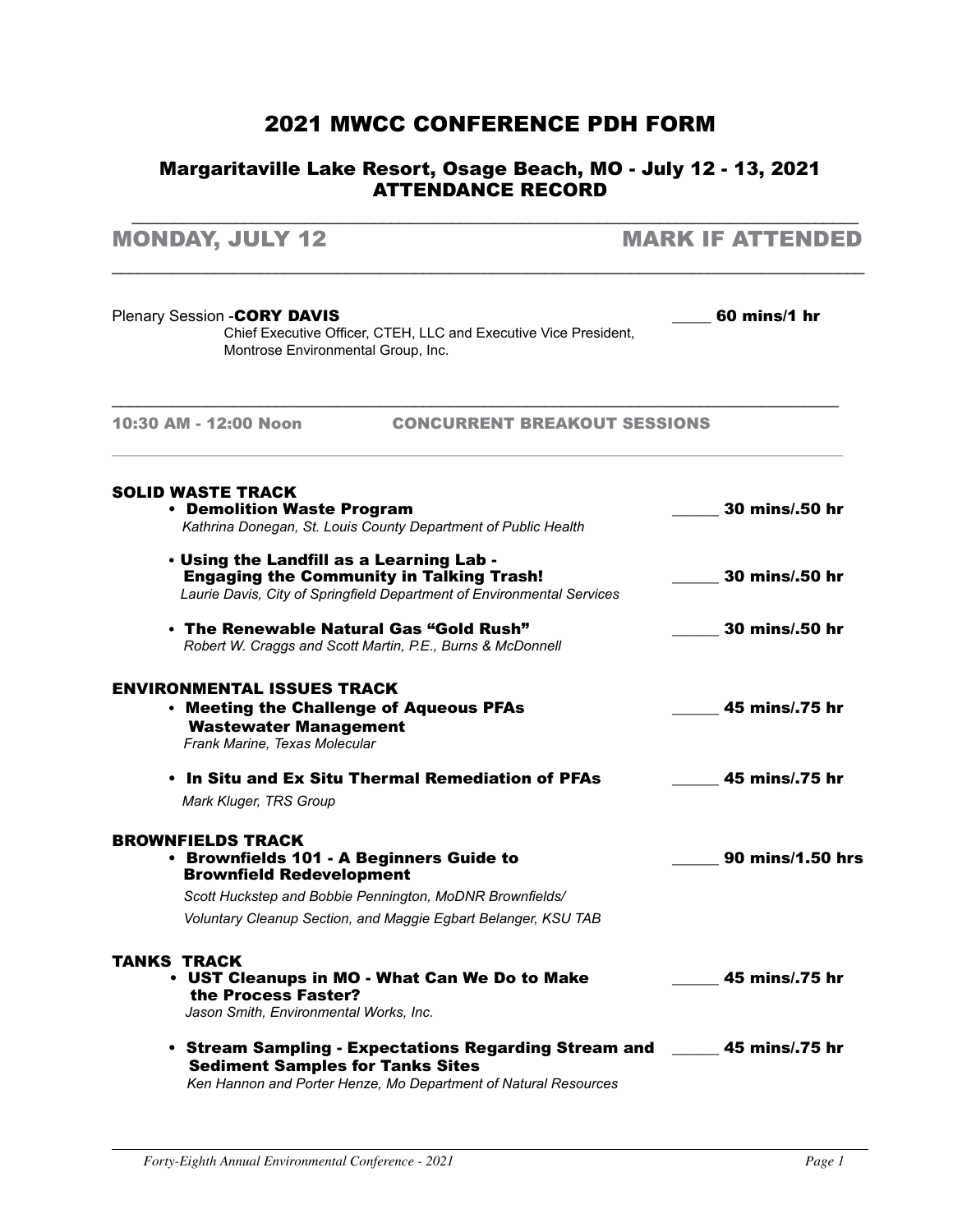# Monday, July 12

| 12:00 Noon               |                                                                       | <b>LUNCH AND AWARD PRESENTATIONS</b>                                                                                                                                                         | 45 mins/.75 hr       |
|--------------------------|-----------------------------------------------------------------------|----------------------------------------------------------------------------------------------------------------------------------------------------------------------------------------------|----------------------|
|                          |                                                                       | Speaker: RICH THOMPSON, TEC, LLC                                                                                                                                                             |                      |
| 1:30 - 3:00 PM           |                                                                       | <b>CONCURRENT BREAKOUT SESSIONS</b>                                                                                                                                                          |                      |
| <b>SOLID WASTE TRACK</b> |                                                                       | • An Uncommon Approach to Landfill Emissions Control                                                                                                                                         | 45 mins/.75 hr       |
|                          |                                                                       | Ben Tucker, Champ Landfill, and Doug Doerr, P.E., SCS Engineers                                                                                                                              |                      |
|                          | <b>Takes on New Life</b><br>Brian Weis, Burns & McDonnell             | • More's Lake CCR Impoundment - Historic Lake                                                                                                                                                | 45 mins/.75 hr       |
|                          | <b>ENVIRONMENTAL ISSUES TRACK</b><br>James Depa, Terracon             | . High-Resolution Tools and 3D Visualization:<br><b>Science Fiction, Silver Bullet or Something In-Between</b>                                                                               | <b>30 mins/.5 hr</b> |
|                          | <b>A GIS Approach</b>                                                 | . Fault Migration Potential in Southwest Missouri:<br>Bobbi Koepke, Environmental Works, Inc. and Kelly Frank, Missouri State Univ.                                                          | 30 mins/.5 hr        |
|                          | <b>View into the Subsurface</b><br><b>Atlas Technical Consultants</b> | • Geophysics - A Cost Effective and Non-intrusive<br>Eric Carlson, El, and Patrick Lehrmann, PG, PGp(CA), RG(OR),                                                                            | 30 mins/.5 hr        |
| <b>BROWNFIELDS TRACK</b> |                                                                       |                                                                                                                                                                                              |                      |
|                          |                                                                       | <b>• Brownfield Assessments and Available Resources</b><br>Brian McCurren, P.E., and Christine O'Keefe, MoDNR Brownfields/<br>Voluntary Cleanup Program, and Maggie Egbart Belanger, KSU TAB | 90 mins/1.5 hrs      |
| TANKS TRACK              |                                                                       |                                                                                                                                                                                              |                      |
|                          |                                                                       | $\cdot$ Site Characterization and the MRBCA Process<br>Justin Buckler., Mo Department of Natural Resources                                                                                   | 45 mins/.75 hr       |
|                          | Laura Luther, MoDNR Tanks Section                                     | · Tank Issues - Helpful Information on<br><b>Various Topics Related to Tanks</b>                                                                                                             | 45 mins/.75 hr       |

\_\_\_\_\_\_\_\_\_\_\_\_\_\_\_\_\_\_\_\_\_\_\_\_\_\_\_\_\_\_\_\_\_\_\_\_\_\_\_\_\_\_\_\_\_\_\_\_\_\_\_\_\_\_\_\_\_\_\_\_\_\_\_\_\_\_\_\_\_\_\_\_\_\_\_\_\_\_\_\_\_\_\_\_\_\_\_\_\_\_\_\_\_\_\_\_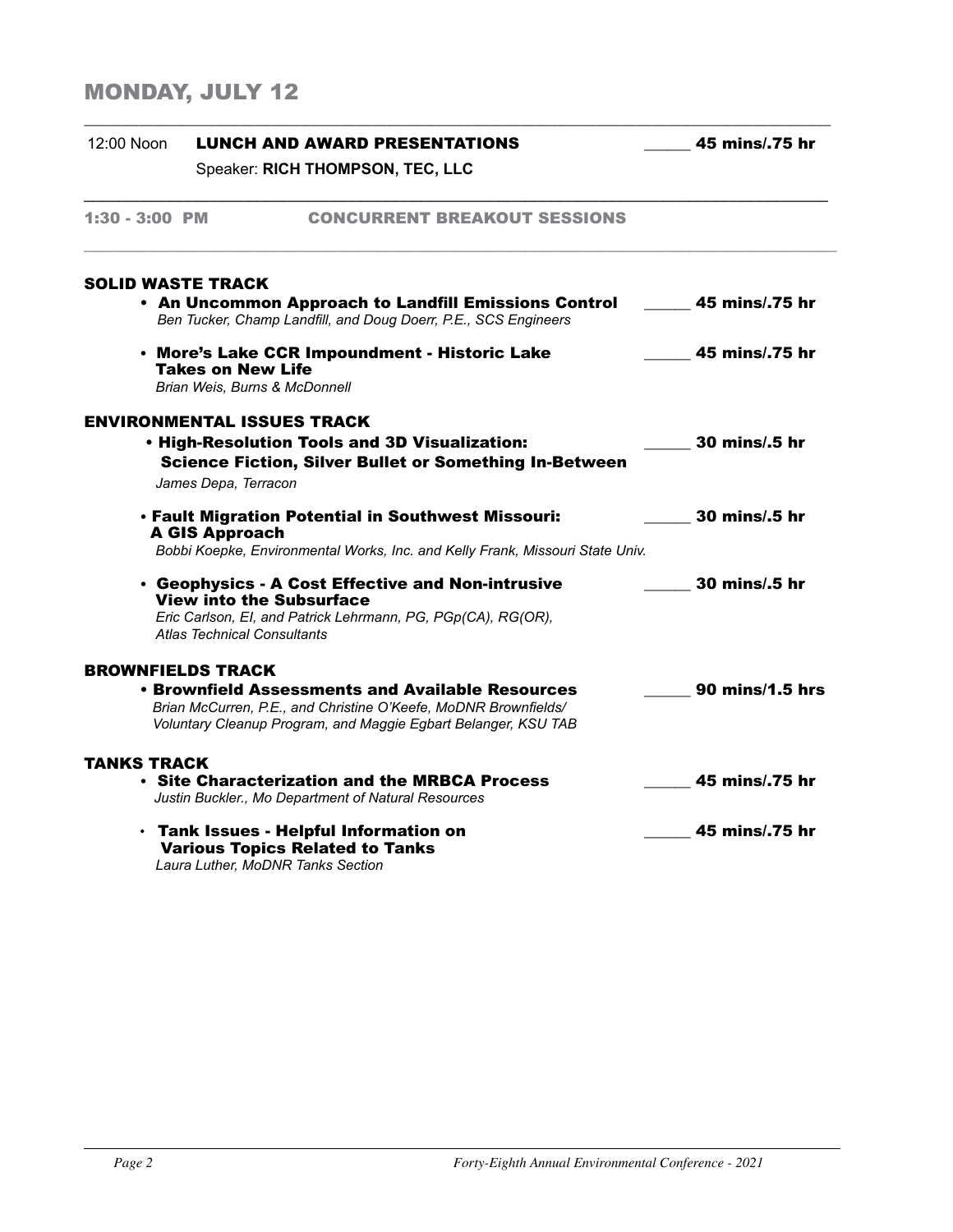3:30 - 5:00 PM CONCURRENT BREAKOUT SESSIONS

| SOLID WASTE TRACK<br><b>• Control of Micromillimeter Dry Aerosol</b><br><b>Compounds from Leachate Ponding</b><br>Robert Ballantyne, Resource West, Inc.                                                                                                | 30 mins/.5 hr   |
|---------------------------------------------------------------------------------------------------------------------------------------------------------------------------------------------------------------------------------------------------------|-----------------|
| • Solid Waste Industry Perspective on Management<br>and Treatment of PFAs<br>Brian Hoye, Burns & McDonnell                                                                                                                                              | 30 mins/.5 hr   |
| • Proper Installation Considerations for Leachate<br>Tim Hasslen, EPG Companies, Inc.                                                                                                                                                                   | 30 mins/.5 hr   |
| ENVIRONMENTAL ISSUES TRACK<br>• Evaluation and Remediation of a Large Commingled<br>Dilute VOC Plume in Western Ohio - A Case Study<br>Craig Cox, Cox-Colvin & Associates, Inc.                                                                         | 30 mins/.5 hr   |
| • Successful Closure of a DNAPL Site - lessons Learned<br>Craig Cox, Cox-Colvin & Associates, Inc.                                                                                                                                                      | 30 mins/.5 hr   |
| <b>Innovative and Proven Method to Accurately Access</b><br>٠<br><b>Location and VI Potential to Better Define</b><br><b>Your CSM Model</b><br>Laurie Chilcote and Craig Cox, Cox-Colvin & Associates, Inc.                                             | 30 mins/.5 hr   |
| <b>BROWNFIELDS TRACK</b><br>• BVCP Technical Panel - Ask the Brownfields/Voluntary<br><b>Cleanup Program Project Managers</b><br>Wes March, Chris Cady, Ph.D., Bobbie Pennington, and Christine O'Keefe,<br>MoDNR Brownfields/Voluntary Cleanup Program | 90 mins/1.5 hrs |
| TANKS TRACK<br>• LCSM Process and Data Interpretation<br>Steve Lang, P.E., MoDNR Tanks Section                                                                                                                                                          | 90 mins/1.5 hrs |

\_\_\_\_\_\_\_\_\_\_\_\_\_\_\_\_\_\_\_\_\_\_\_\_\_\_\_\_\_\_\_\_\_\_\_\_\_\_\_\_\_\_\_\_\_\_\_\_\_\_\_\_\_\_\_\_\_\_\_\_\_\_\_\_\_\_\_\_\_\_\_\_\_\_\_\_\_\_\_\_\_\_\_\_\_\_\_\_\_\_\_\_\_\_

 $\Box$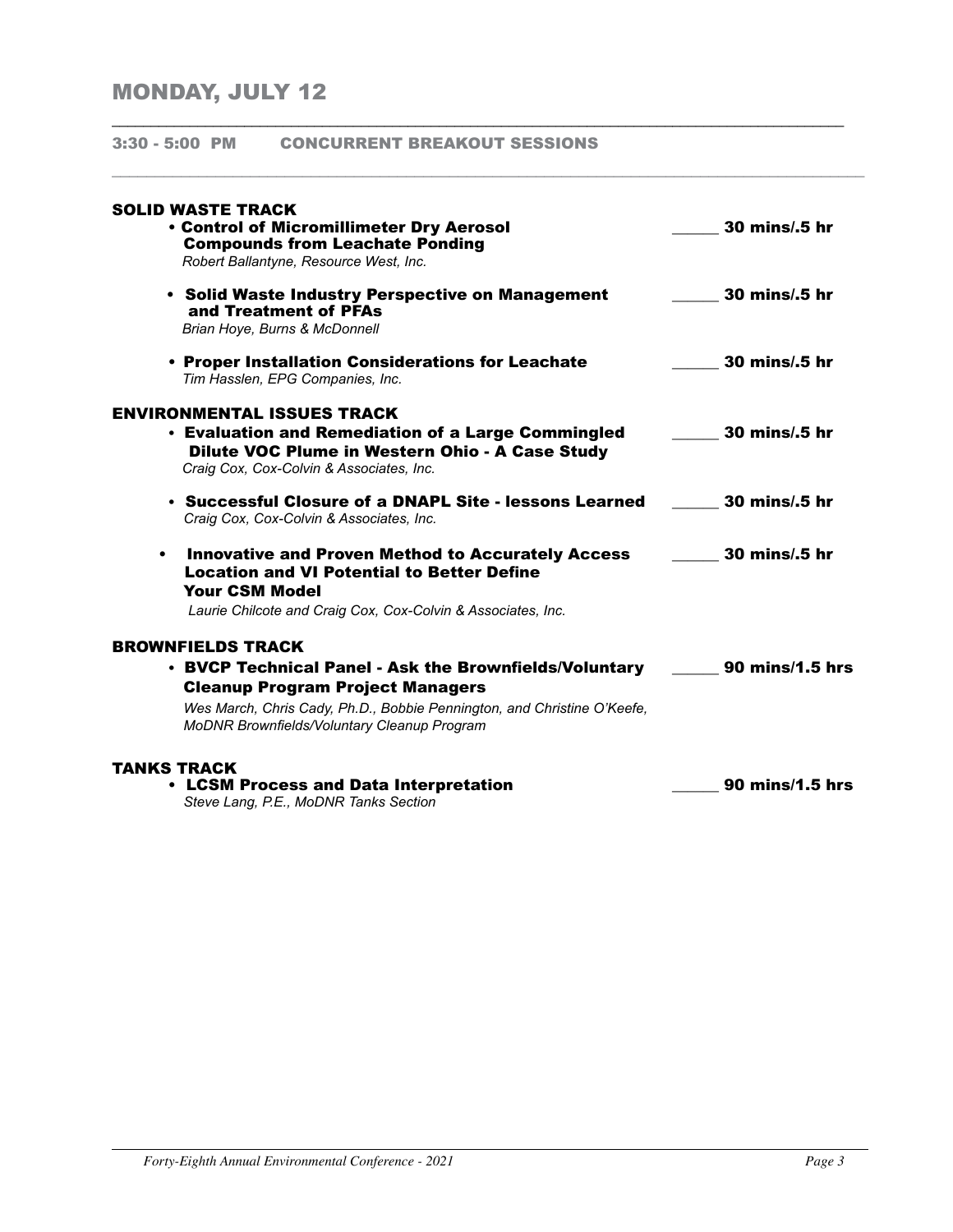## TUESDAY, JULY 13

| 8:30 - 10:00 AM                                                | <b>CONCURRENT BREAKOUT SESSIONS</b>                                                                                                                                              |                      |
|----------------------------------------------------------------|----------------------------------------------------------------------------------------------------------------------------------------------------------------------------------|----------------------|
| <b>SOLID WASTE TRACK</b>                                       | • Bringing GIS Technology to the Solid Waste World                                                                                                                               | 30 mins/.5 hr        |
|                                                                | Keith Connor, P.E., and Justin Reynolds, P.E., Terracon                                                                                                                          |                      |
| <b>Changing Air Regulations</b>                                | • Who, What, When, Where, Why - Solving the Mystery of<br>Julie Hall, Weaver Consultants Group                                                                                   | 30 mins/.5 hr        |
|                                                                | • Leak Location Survey Services<br>Shawn Struckhoff, Weaver Consultants Group                                                                                                    | 30 mins/.5 hr        |
| <b>ENVIRONMENTAL ISSUES TRACK</b><br><b>Element for a CAMU</b> | • Funnel and Gate as a Groundwater Protection<br>Emily P, Forthaus, P.E., Golder Associates, a member of WSP                                                                     | 30 mins/.5 hr        |
|                                                                | • Synthesize Zero-Cement Concrete Using Waste<br><b>Material from Coal-Fired Electric Power Plants</b><br>Mohamed ElGawady, Ph.D., Missouri University of Science and Technology | <b>30 mins/.5 hr</b> |
|                                                                | • Using Crumb Rubber in Civil Engineering Applications<br>Mohamed ElGawady, Ph.D., Missouri University of Science and Technology                                                 | 30 mins/.5 hr        |
| <b>TANKS TRACK</b>                                             |                                                                                                                                                                                  |                      |
|                                                                | . Overview of Training Document for Plume Stability<br><b>Evaluations at Petroleum Release Sites</b>                                                                             | 90 mins/1.5 hrs      |
|                                                                | Joe A. Ricker, P.E., EarthCon Consultants, Inc., a member of WSP                                                                                                                 |                      |
| 10:30 AM - 12:00 PM                                            | <b>CONCURRENT BREAKOUT SESSIONS</b>                                                                                                                                              |                      |
| <b>SOLID WASTE TRACK</b><br>• Mo Uncommon Designs              |                                                                                                                                                                                  | 30 mins/.5 hr        |

\_\_\_\_\_\_\_\_\_\_\_\_\_\_\_\_\_\_\_\_\_\_\_\_\_\_\_\_\_\_\_\_\_\_\_\_\_\_\_\_\_\_\_\_\_\_\_\_\_\_\_\_\_\_\_\_\_\_\_\_\_\_\_\_\_\_\_\_\_\_\_\_\_\_\_\_\_\_\_\_\_\_\_\_\_\_\_

- *Brady Stewart, Waste Connections* • When Recycling Doesn't Make Cents \_\_\_\_\_\_ 30 mins/.5 hr *Laura Drescher, P.E., Burns & McDonnelll Engineering*
	- Know They Emissions Before Others Do \_\_\_\_\_\_ 30 mins/.5 hr *Arthur Mohr, Sniffer Robotics, LLC*